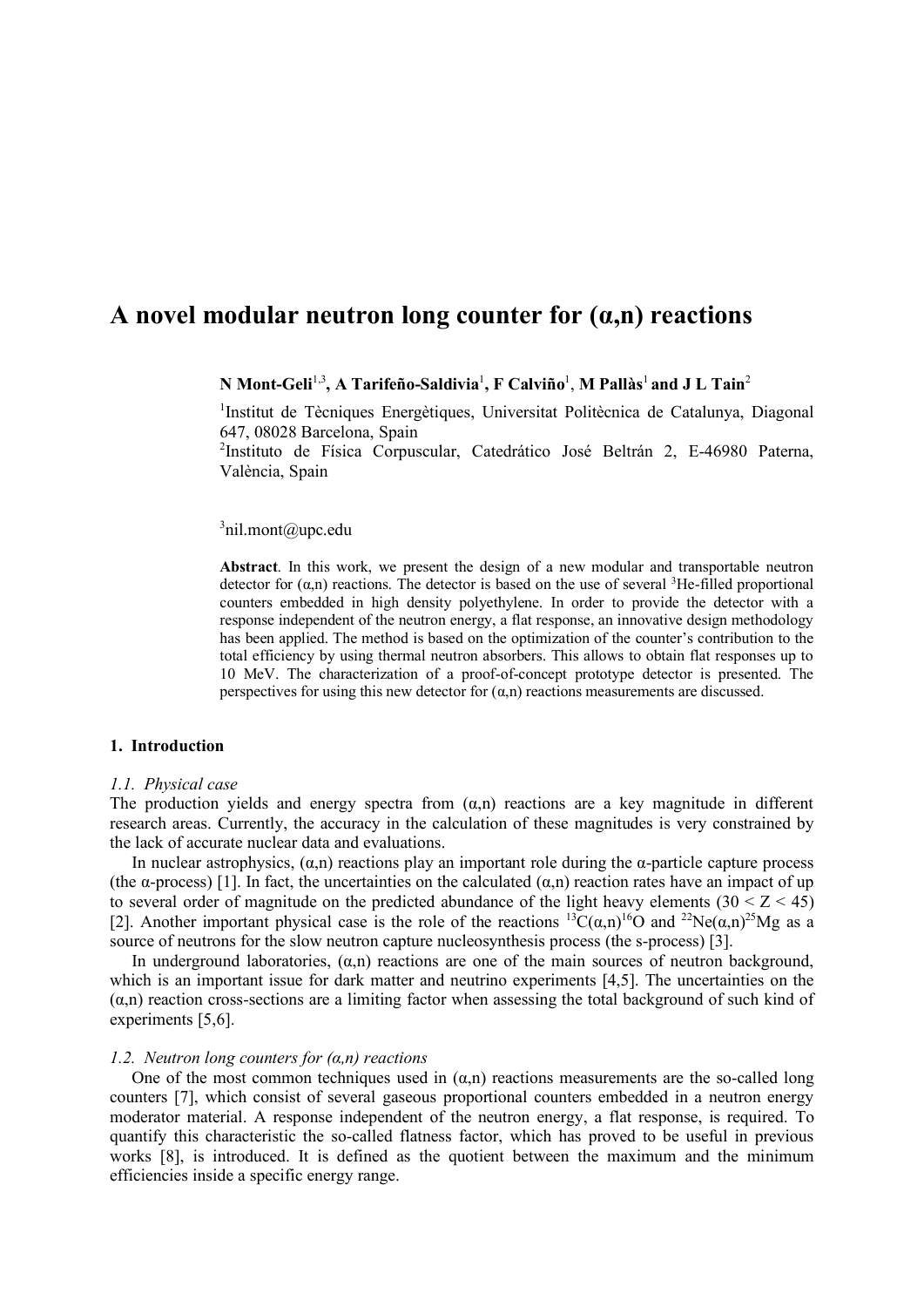In order to improve the accuracy of  $(\alpha, n)$  nuclear data, in recent years new long counters have been developed. The main characteristics of the most recent long counters designed for  $(\alpha, n)$  reactions are shown.

|                                                                              | $No$ of counters                                                         |                  | Energy range Average efficiency Flatness factor |             |
|------------------------------------------------------------------------------|--------------------------------------------------------------------------|------------------|-------------------------------------------------|-------------|
| Falahat et al [9]                                                            | $20(^{3}He)$                                                             | $(0.3, 0.9)$ MeV | 55%                                             | $1.6 - 1.7$ |
|                                                                              | HabaNERO <sup>a</sup> [10] 36 ( <sup>3</sup> He) + 44 (BF <sub>3</sub> ) | $(0.1, 20)$ MeV  | 22%                                             | 1.23        |
| <b>BB</b> [11]                                                               | $18 \, (\text{BF}_3)$                                                    | $(0.01, 10)$ MeV | 3%                                              | 1.32        |
| $2\pi$ and $\pi$ and $\pi$ and $\pi$ and $\pi$ and $\pi$ and $\pi$ and $\pi$ |                                                                          |                  |                                                 |             |

This detector is under development.

## **2. MiniBELEN detector**

In this work we report a new modular and transportable neutron long counter (MiniBELEN) based on the same materials and instrumentation than the BEta deLayEd Neutrons (BELEN) long counter [12]. Modularity means that several independent high-density polyethylene (HDPE) blocks are used to form the moderation material matrix. <sup>3</sup>He-filled proportional counters are used to detect neutrons. They are placed inside the central hole of  $7x10x70$  cm<sup>3</sup> HDPE blocks such as the ones in figure 1. Additional blocks with variable dimensions are used in order to complete the whole detector.



**Figure 1.** HDPE blocks with a central hole for the proportional counters (a). They consist of seven smaller blocks (b) assembled using two stainless steel rods.

## *2.1. Monte Carlo calculations*

Monte Carlo calculations of the neutron detection efficiency using a GEANT4 based code are performed in order to find as flat as possible configurations of MiniBELEN with an average efficiency as high as possible. Other important considerations taken into account during the design process are the compactness of the HDPE matrix and the fact that a central hole large enough is required in order to allow the insertion of a 67 mm diameter cylindrical germanium detector.

#### **3. Composition method**

A traditional design methodology for long counters is the optimization of the radii of the detector rings [8,9,11,13]. In MiniBELEN, due to the modular structure, an alternative approach is required. Therefore, the so-called composition method has been developed and used.

The composition method is based on weighting the contribution of each ring,  $\varepsilon_i(E_n)$ , to the total detection efficiency,  $\varepsilon(E_n)$ , using the so-called composition functions,  $f_i(E_n)$ :

$$
\varepsilon(E_n) = \sum_i f_i(E_n) \cdot \varepsilon_i(E_n) \tag{3}
$$

The composition functions are physically implemented using cadmium filters (see figure 2) covering partially the active region of the  ${}^{3}$ He tubes in such way that neutrons of any energy that are moderated to energies below 0.4 eV are absorbed. Therefore, the composition functions are nearly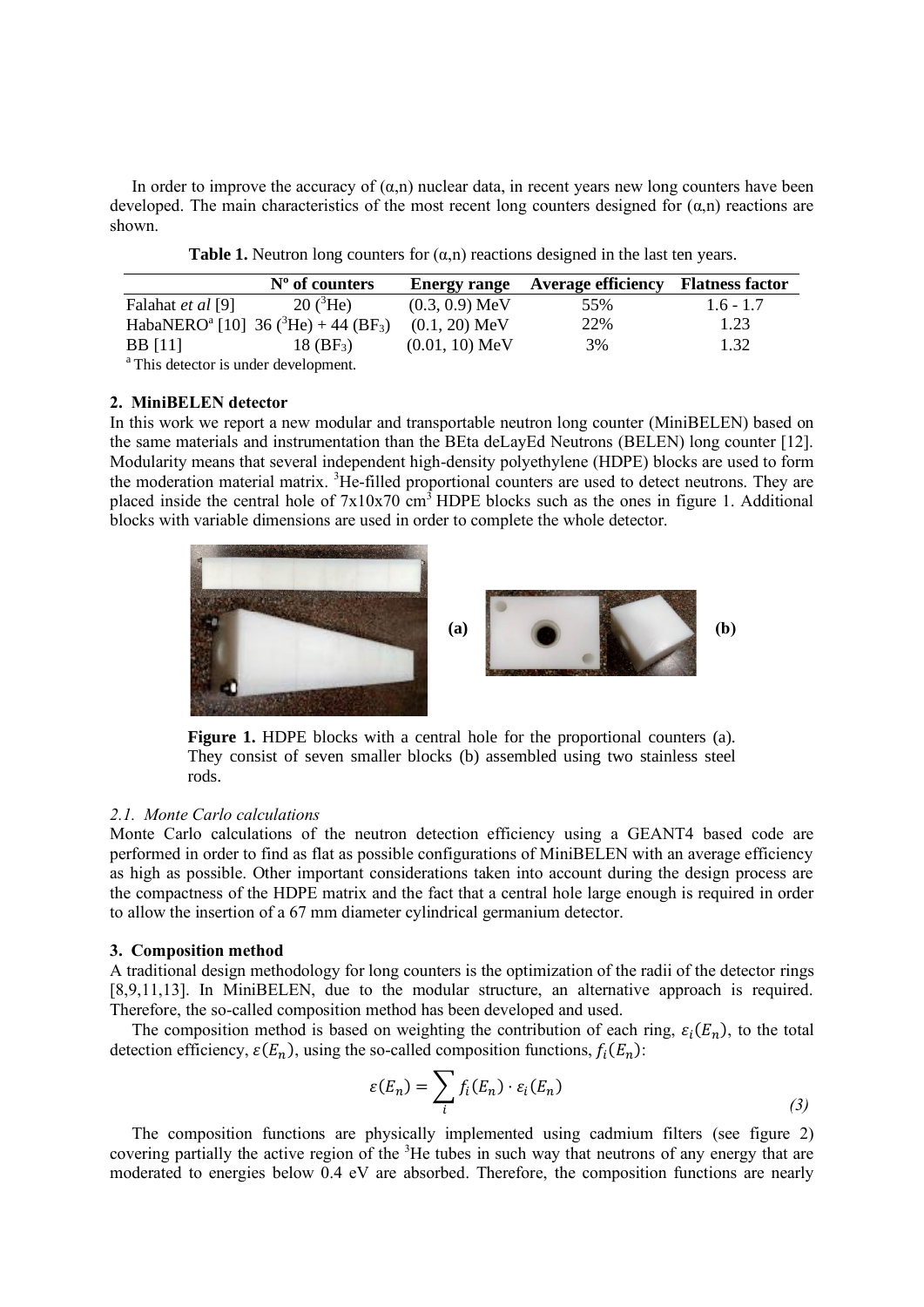independent of the initial neutron energy. The amount of active region covered with cadmium is equal to the value of these functions.



**Figure 2.** GEANT 4 geometry of a <sup>3</sup>He tube partially covered with a number of cadmium annuli (2) cm length and 0.5 mm thickness) in order to reproduce the composition functions. Cadmium coverage range includes the whole active  ${}^{3}$ He region.

## **4. MiniBELEN configurations**

Several configurations have been studied and using the composition method those ones with an optimal flatness and average efficiency in the range 0 up to 10 MeV have been selected. The gas pressure of the <sup>3</sup>He-filled proportional counters is, generally, 10 atm but a 4 atm and a 20 atm tubes are also used in the outer ring of each configuration.

Geometries are shown in figure 3 and its dimensions are described in table 2. There are two distinguishable regions. The first one is the so-called *detector core* and determines the flatness of the response. The second one is the *reflection region*, which are used in order to increase the efficiency due to the backscattered (reflected) neutrons.



**Figure 3.** MiniBELEN-10A (a), MiniBELEN-10B (b) and MiniBELEN-12 (c). MiniBELEN-10A (a) and MiniBELEN-12 (c) are externally covered with 4 cm width reflectors (red). In MiniBELEN-10B (b). Rings are shown in dotted lines.

| <b>Table 2. Dimensions of MiniBELEN.</b> |                            |                                          |                            |  |  |  |
|------------------------------------------|----------------------------|------------------------------------------|----------------------------|--|--|--|
|                                          |                            | MiniBELEN-10A MiniBELEN-10B MiniBELEN-12 |                            |  |  |  |
| Core                                     | $50x35x70$ cm <sup>3</sup> | $50x49x70$ cm <sup>3</sup>               | $50x35x70$ cm <sup>3</sup> |  |  |  |
| $Core + Reflections$                     | $58x43x70$ cm <sup>3</sup> | $50x49x70$ cm <sup>3</sup>               | $58x43x70$ cm <sup>3</sup> |  |  |  |

The amount of cadmium depends on the configuration. While it is used in the first and the second ring of MiniBELEN-10A 10A ( $f_1 = 0.4$  and  $f_2 = 0.8$ ) and MiniBELEN-12 ( $f_1 = 0.4$  and  $f_2 = 0.875$ ), in MiniBELEN-10B it only used in the inner ring  $(f_1 = 0.325)$ . The neutron detection efficiencies are described in table 3 and figure 4.

**Table 3.** Average efficiency and flatness factor.

|                     |                    |   | MiniBELEN-10A MiniBELEN-10B |                                                                   | MiniBELEN-12               |   |
|---------------------|--------------------|---|-----------------------------|-------------------------------------------------------------------|----------------------------|---|
| <b>Energy range</b> | $\varepsilon_{av}$ | F | $\varepsilon_{av}$          | F                                                                 | $\varepsilon_{\alpha\eta}$ | F |
| $0-5$ MeV           |                    |   |                             | 7.097(6) 1.092(7) 5.336(6) 1.189(7) 8.501(8) 1.125(5)             |                            |   |
| $0 - 8$ MeV         |                    |   |                             | 6.988(5) 1.143(7) 5.415(6) 1.189(7) 8.435(6) 1.129(5)             |                            |   |
| $0 - 10$ MeV        |                    |   |                             | $6.797(5)$ $1.316(7)$ $5.336(6)$ $1.197(7)$ $8.232(6)$ $1.285(5)$ |                            |   |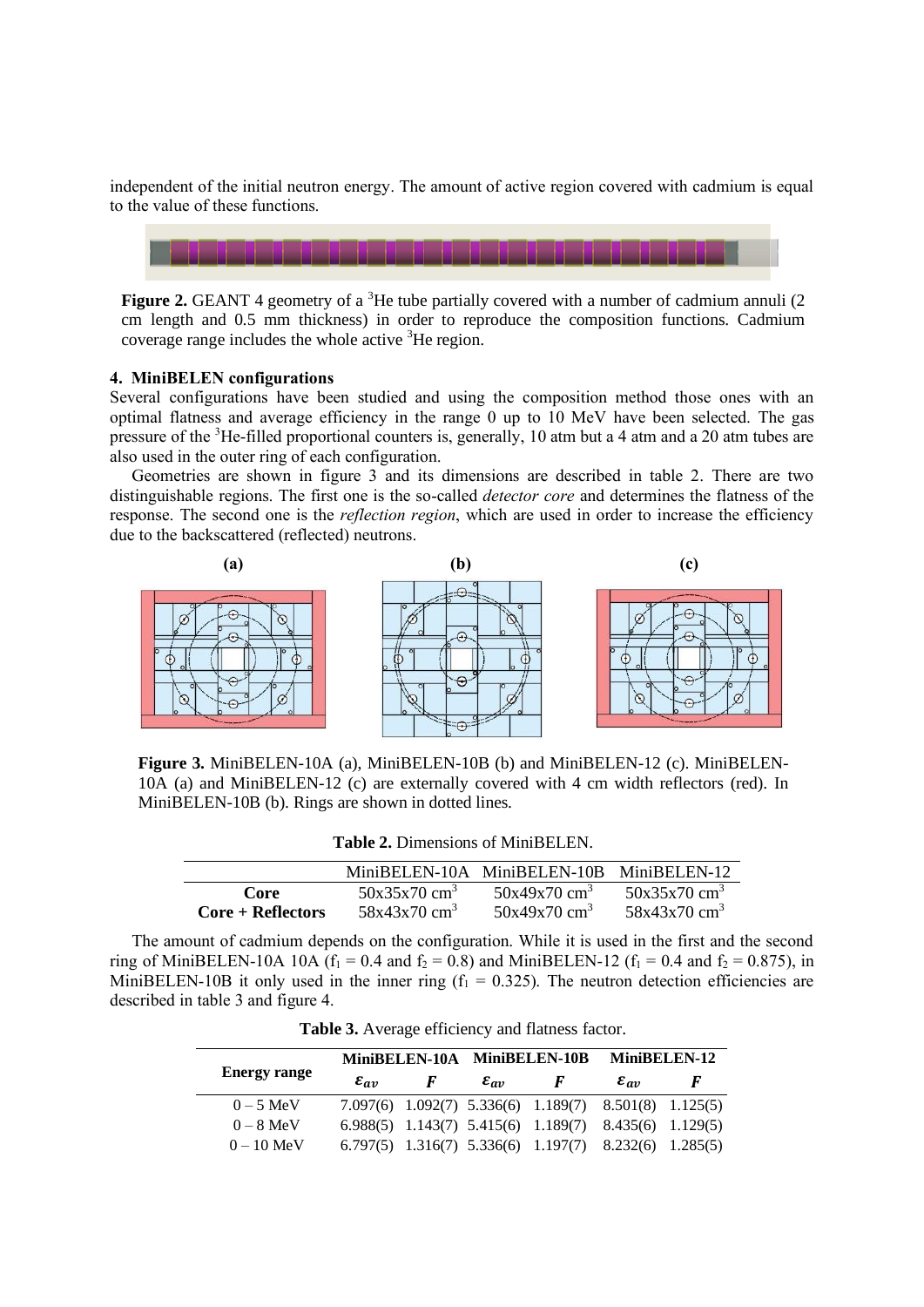

**Figure 4.** Energetic dependence of the response of MiniBELEN-10A (a), MiniBELEN-10B (b) and MiniBELEN-12 (c). Black rhombus: total. Red circles: ring 1. Green triangles: ring 2.Blue squares: ring 3. Error bars are smaller than the size of the data-points. Relative errors are below 0.5 %.

#### **5. Experimental characterization of a proof-of-concept prototype**

A proof-of-concept prototype of MiniBELEN have been experimentally characterized using  $^{252}$ Cf spontaneous fission neutron sources and the neutron multiplicity counting (NMC) technique [14] in order to check the performance of the Monte Carlo code. As it has been proved recently [15], NMC allows to determine <sup>252</sup>Cf spontaneous fission neutron yields with metrological precision.



**Figure 5.** Proof-of-concept prototype of the MiniBELEN detector used for the experimental characterization with <sup>252</sup>Cf sources.

In the approximation where the detection efficiency is the same for prompt and delayed neutrons, it has been shown that for a point-like source with negligible  $(\alpha,n)$  emission, such as <sup>252</sup>Cf, the neutron detection efficiency can be calculated as [14,16]:

$$
\varepsilon_{NMC} = 2f_d \frac{v_1 + v_d}{v_2} \frac{D}{S}
$$
 (4)

Where  $\varepsilon_{NMC}$  is the experimental neutron detection efficiency,  $v_1$  and  $v_2$  are, respectively, the first and the second moments of the prompt <sup>252</sup>Cf neutron multiplicity distribution,  $v_d$  is the average number of emitted delayed neutrons,  $S$  is the neutron detection rate (the Singles rate),  $D$  is the twocorrelated neutrons detection rate (the Doubles rate) and  $f_d$  is the so-called gate factor. Using digital electronics, it is trivial to set  $f_d = 1$ . In order to compare the experimental efficiency and the Monte Carlo calculated efficiency ( $\varepsilon_{MC}$ ), the R parameter is defined as the quotient  $\varepsilon_{NMC}/\varepsilon_{MC}$ . The <sup>252</sup>Cf spontaneous fission neutron spectrum used in the Monte Carlo calculations is found in reference [17].

#### *5.1. Results*

Measurements have been carried out at the Technical University of Catalonia (UPC, Barcelona, Spain) and at the Canfranc Underground Laboratory (LSC, Canfranc-Estación, Spain). Three different sources have been used at LSC. The so-called LSC-3 source is the same used at UPC. Background rates were also measured in both locations and subtracted from the <sup>252</sup>Cf rates. Results are shown in figure 6, where two uncertainties are reported: the first ones (short bars) are only statistical and the second one includes the effect of the known HDPE density  $(0.94 - 0.97 \text{ g/cm}^3)$ . Calculations have been done using  $0.95$  g/cm<sup>3</sup>.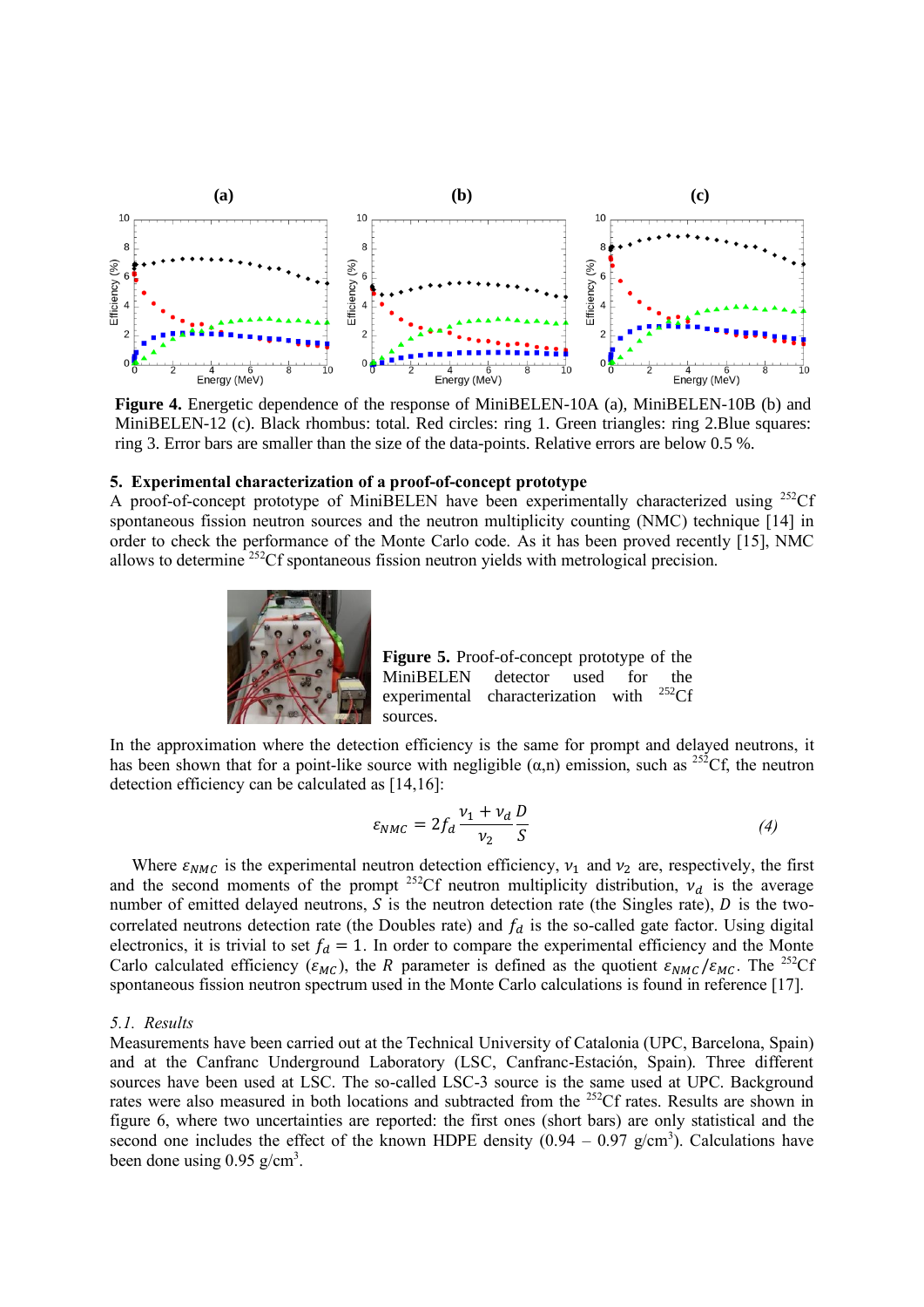

**Figure 6.** Background corrected **e**xperimental efficiency normalized to the Monte Carlo calculated efficiency. Shor error bars are statistical. Large error bars include the effect of the poorly known HDPE density.

As it can be seen in figure 6, the efficiency is systematically overestimated by the Monte Carlo code. This is not a surprising result since the same phenomenon is observed in other works with similar setups [9][11][18]. The exact origin of it is unknown. A combination of several factors, such as the experimental uncertainties of the neutron scattering cross-sections or the poorly known HDPE density, could explain it.

Another interesting result is the fact that values of  $R$  computed from the LSC measurements are lower than the value compute from UPC data. Because the background rates measured at LSC are negligible, it is reasonable to think that this difference is caused by an inaccurate determination of the UPC background rates due to its variation during the nearly two days measurement.

#### **6. MiniBELEN (α,n) reactions**

In this section, the performance of the proposed configurations in  $(\alpha, n)$  measurements will be discussed using two well-known reactions:  ${}^{27}\text{Al}(\alpha,n){}^{30}\text{P}$  and  ${}^{13}\text{C}(\alpha,n){}^{16}\text{O}$ . The  $(\alpha,n)$  neutrons detection efficiency is calculated as:

$$
\varepsilon_{(\alpha,n)}(E_{\alpha}) = \int_0^{E_{\alpha}} F(E)\varepsilon(E) dE \tag{5}
$$

Where  $\varepsilon(E)$  is the neutron detection efficiency at energy E,  $E_{\alpha}$  is the energy of the incident  $\alpha$ particle and  $F(E)$  is the ( $\alpha$ ,n) emission spectrum of this reaction. Monte Carlo calculated neutron spectra [19] are used.

The ( $\alpha$ ,n) detection efficiencies, normalized to the average efficiency at  $E_n = 10$  MeV, are shown in figure 7. It can be seen how the dependence of  $\varepsilon_{(\alpha,n)}$  on the incident  $\alpha$  energy is much greater in MiniBELEN-10B than in MiniBELEN-10A or MiniBELEN-12. It is a reasonable and expectable result because up to 8 MeV these configurations are flatter and both  $(\alpha, n)$  emission spectra presents peaks below this value.



**Figure 7.** Normalized  $(\alpha, n)$  detection efficiency for <sup>27</sup>Al (a) and <sup>13</sup>C (b) of the three MiniBELEN configurations: 10A (blue circles), 10B (red triangles) and 12 (green squares). Error bars are smaller than the size of the data-points.